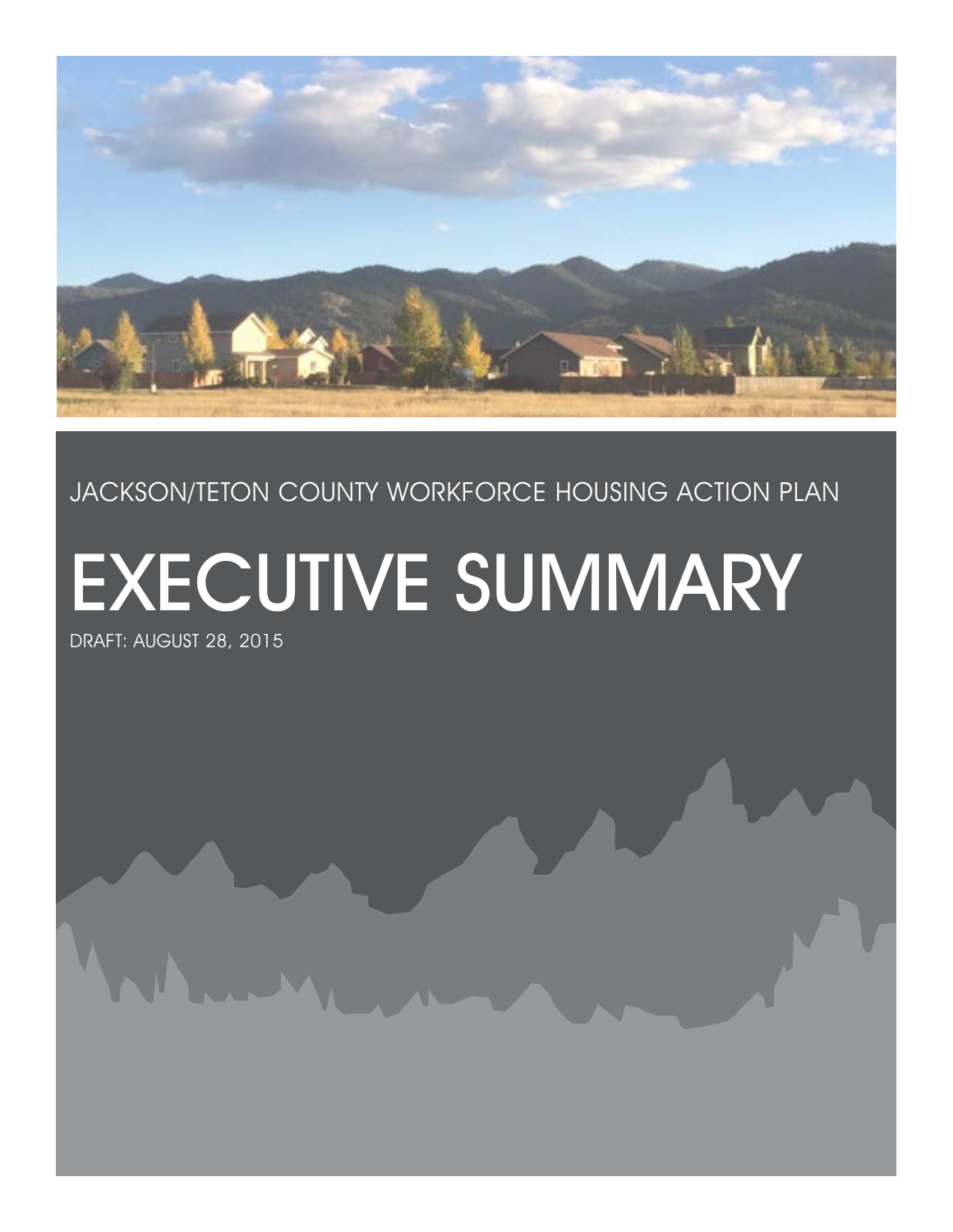*"Ensure a variety of workforce housing opportunities exist so that at*  <sup>*leasure a variety of workforce*<br> *least 65% of those employed locally*<br> *also live locally.*"</sup>





### Jackson/Teton County Workforce Housing Plan

Providing workforce housing in Jackson and Teton County, Wyoming is not a new challenge. Workforce housing has been a concern for the community for more than 30 years. Employers, the government, housing organizations, and the private sector have historically found creative ways to house our community's workforce locally. Currently, the community is housing approximately 62% of the workforce locally, with approximately 1,500 restricted units and additional market rate housing options. To meet the community goal of housing 65% of the workforce locally, we must meet the following challenges:

- The affordability of market housing and existing shortages of workforce housing
- The loss of market workforce housing stock (leakage) and an aging workforce
- • Employees generated from new development

The Housing Action Plan is a cooperative effort of public and private housing providers to identify and monitor housing needs, evaluate costs and benefits of various housing tools, and establish the roles various housing providers will play in meeting the community's housing goals.

ES-2 | Jackson/Teton County Workforce Housing Action Plan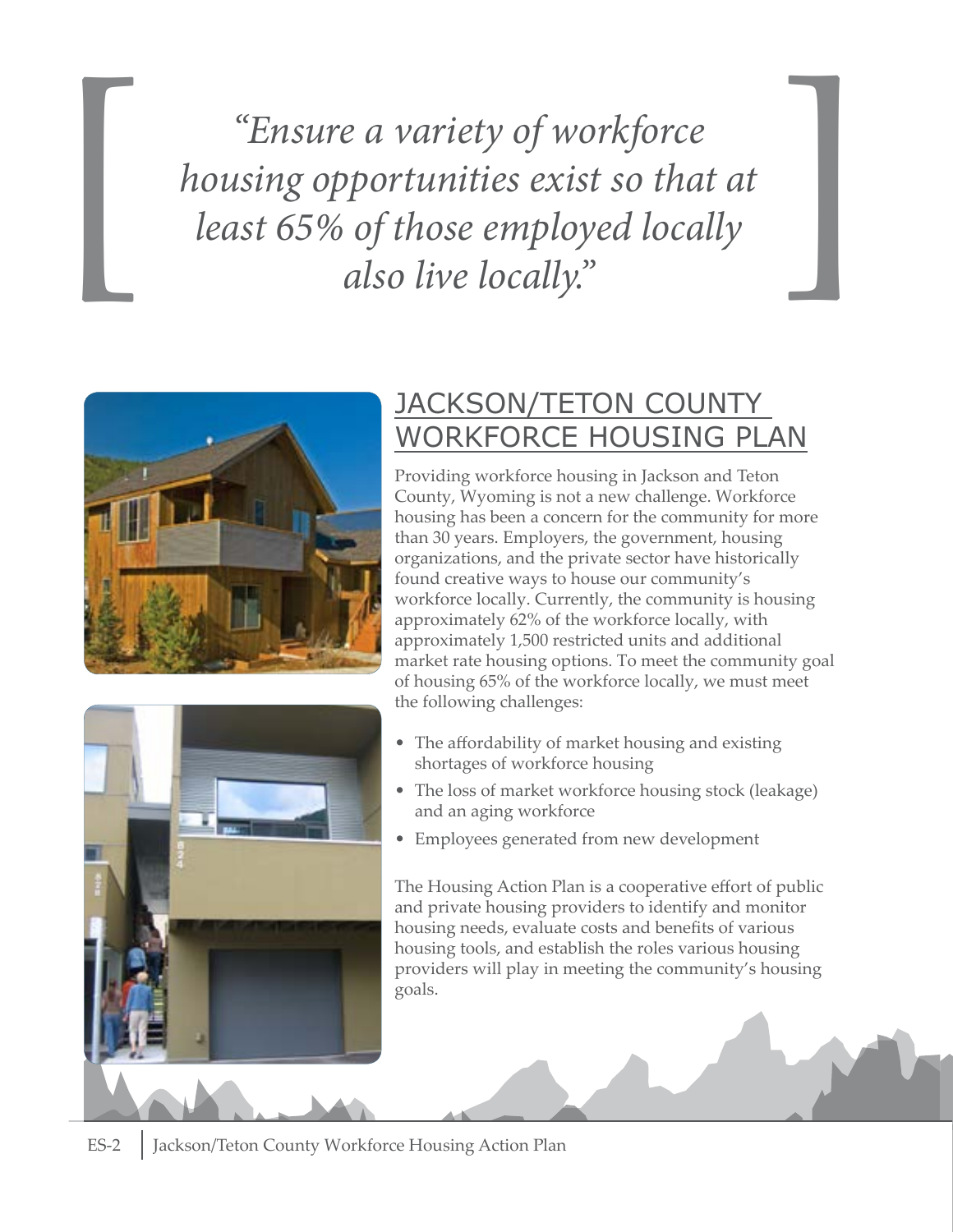#### **Support Studies**

- 2013-2014 Housing Action Plan Stakeholder Group Work
- 2007 Housing Needs Assessment
- **2010 Housing Jackson Hole Strategies** to keep two-thirds of the Teton County workforce living locally
- 2013 Teton County & Town of Jackson Employee Generation by Land Use Study (Nexus Study)
- 2014 Western Greater Yellowstone Regional Housing Needs Assessment
- 2014 Western Greater Yellowstone Regional Analysis of Impediments
- 2014 Assessment of Workforce Housing Provision and Management – Jackson/ Teton County Wyoming
- 2015 Affordable Housing Review Draft (Opatrny Study, private)





#### **Section 1: Foundation**

Section 1 of the Housing Action Plan presents an overview of the policy and studies that provide the foundation of the Plan. The Housing Action Plan is an elaboration on the housing policies of the Jackson/Teton Comprehensive Plan. It is informed by eight studies that have been done on workforce housing in the community since 2007.

#### **Section 2: Discussion**

Section 2 of the Housing Action Plan organizes the analyses and recommendations identified in Section 1 into discussion of Objectives (Chapter 2), Tools (Chapter 3), and Providers (Chapter 4). Each chapter includes discussion on the topic of the chapter that introduces some new analysis but pulls from the eight housing studies cited in Section 1. Section 2 also summarizes the discussion from the Housing Summit held May 20-21, 2015.

#### **Section 3: Direction**

Section 3 of the Housing Action Plan identifies the community's direction for the future of housing production, preservation, and management. It is the conclusion of the discussions described in Section 2 about the analyses documented in Section 1. Each chapter in Section 3 contains a set of initiatives. Each initiative is linked back to the discussion in Section 2, and includes a list of Action Items. The initiatives are intended to guide our future housing decisions.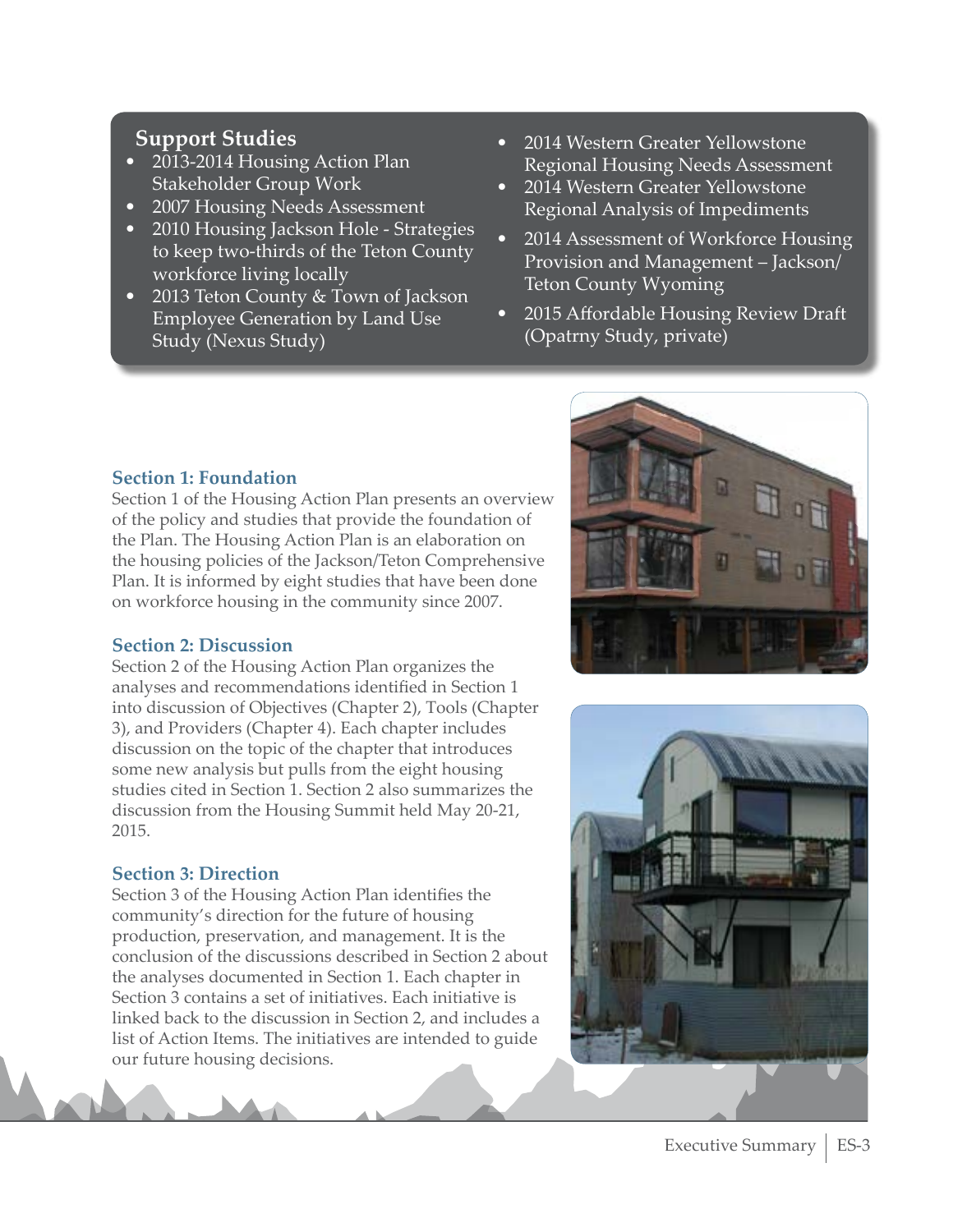# **DISCUSSION**

On May 20-21, 2015 the Housing Summit was held to cure the community of its "analysis paralysis" and provide direction based on the best available information. This is not to say that a solution or silver bullet was identified, but it was time to discuss moving forward instead of rehashing the past. The Housing Summit was an unprecedented and collaborative effort of technical resources, stakeholders, and elected officials to: identify the trends and gaps in housing supply over the next 10 years, enumerate the opportunities and hurdles of available housing tools, and discuss the roles of housing providers. The Housing Summit opened with presentation of the analyses and recommendations of the eight housing studies completed to date. Following the presentation, stakeholders, then elected officials, completed four exercises to provide direction on housing objectives, tools, and providers. The following pages summarize the discussion and depict the exercise results.

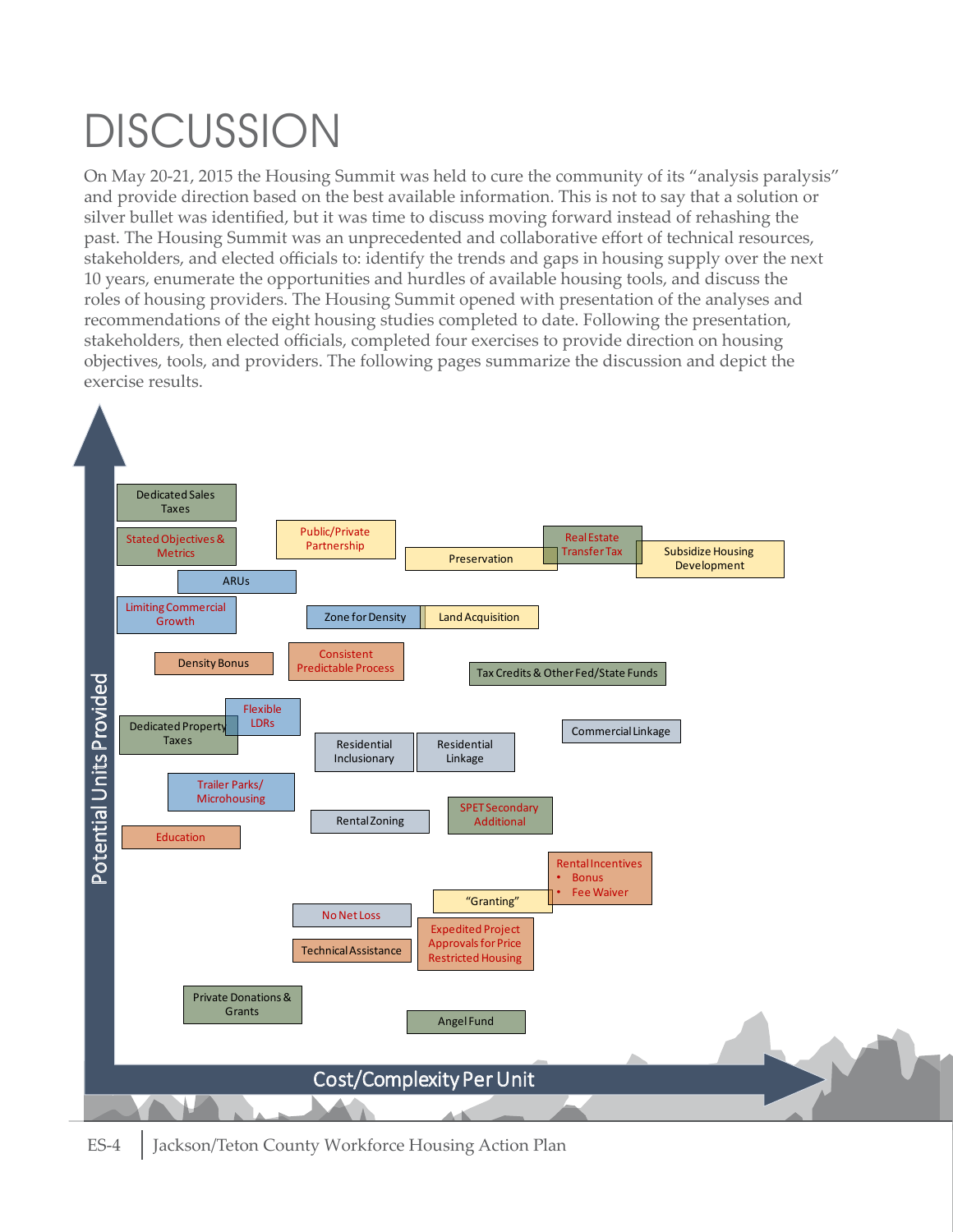

#### **Organizational Chart Actions**

- • Establish joint Housing Authority
- Populate Commission per statute
- Enter MOU that County (with Town) will provide staff
- Identify Housing Coordinator
- Identify Housing Manager

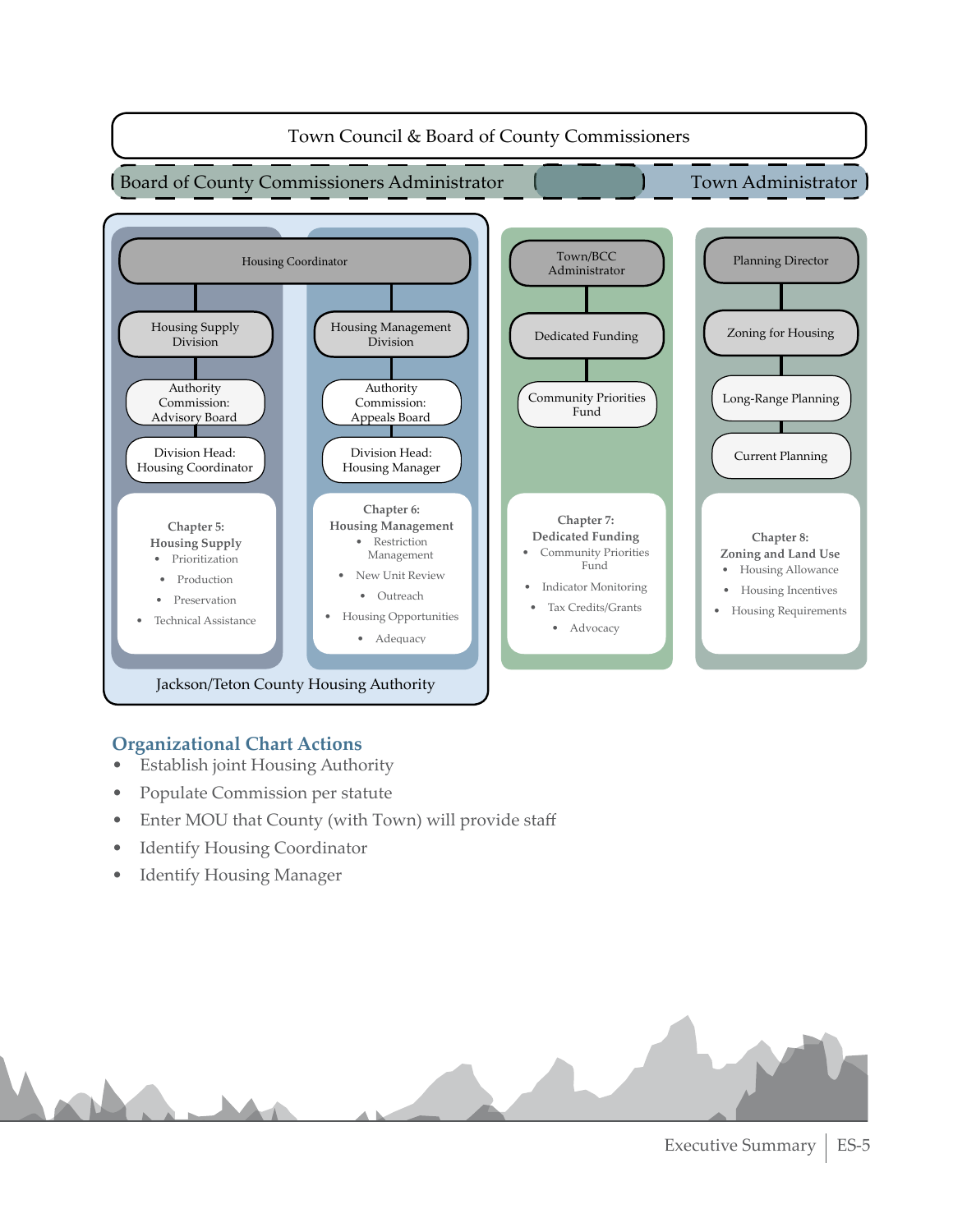#### **SUPPLY AND DEMAND**



|                           |                                            | <b>APPROPRIATE TOOLS</b><br>< 50% AMI                 |                                                            | 50-80% AMI                                                | 80-120% AMI                                         |                                                          |
|---------------------------|--------------------------------------------|-------------------------------------------------------|------------------------------------------------------------|-----------------------------------------------------------|-----------------------------------------------------|----------------------------------------------------------|
|                           | Rental                                     | Owner                                                 | Rental                                                     | Owner                                                     | Rental                                              | Owner                                                    |
| Subsidize<br>Housing      | Development.                               | $-$ Subsidize<br>Housing<br>Development               | · Technical<br>Assistance                                  | - Technical<br>Assistance                                 | - Technical<br>Assistance                           | · Technical<br>Assistance                                |
| Funds                     | Tax Credits and<br>Other Fed/State         | Preservation<br>SPET                                  | · Land Acquisition<br>· Preservation                       | - Density Bonus<br>· Land Acquisition                     | · Density Bonus<br>· Land Acquisition               | - Density Bonus<br>· Land Acquisition                    |
| <b>SPET</b><br>Additional | Secondary                                  | Secondary<br>Additional<br>Residential<br>Indusionary | · Granting<br>· Subsidize<br>Housing<br>Development        | - Granting<br>· Subsidize<br>Housing<br>Development       | · Granting<br>· Subsidize<br>Housing<br>Development | - Granting<br>· Subsidize<br>Housing<br>Development      |
| Linkage                   | Residential<br>Inclusionary<br>Residential | Residential<br>Linkage<br>Commercial                  | - Private<br>Donations &<br>Grants                         | ÷<br>Private<br>Donations &<br>Grants.                    | Private<br>Donations &<br>Grants:                   | - Private<br>Donations &<br>Grants <sup>:</sup>          |
| Linksge                   | Commercial                                 | Linkage.                                              | Dedicated Sales<br>Tank                                    | Dedicated Sales<br>Titoc                                  | Dedicated<br>Property Tax.                          | - Dedicated<br><b>Property</b>                           |
|                           | Consistent<br>Predictable                  | Consistent<br>Predictable<br>Process                  | Tax Credits and<br>Other Fed/State<br>Funds                | Dedicated<br>Property Tax                                 | SPET.<br>Secondary<br>Additional                    | · Dedicated Sales<br>Tacc                                |
| Process.                  | No Net Loss                                | · No Net Loss<br>· Public Private                     | Dedicated<br>Property Tax                                  | SPET<br>Secondary<br>Additional                           | Commercial<br>Linkage                               | $-$ SPET<br>Gecondary<br>Additional                      |
|                           | Public Private<br>Partnerships             | Partnerships<br>· Education                           | Residential<br>Inclusionary                                | Residential<br>Inclusionary                               | - ARUs                                              | Commercial<br>Linksge                                    |
|                           | Education<br>Flexible LDRs                 | · Flexible LDRs                                       | - Commercial<br>Linkage                                    | Residential<br>Linkage                                    | Rental Zoning<br>Consistent<br>a)                   | Zone for Density                                         |
|                           | Trailer Parks/<br>Microhousing             | · Trailer Parks/<br>Microhousing                      | Residential<br>Linkage                                     | Commercial<br>Linkage                                     | Predictable<br>Process                              | - Consistent<br>Predictable<br>Process                   |
| Rental                    | Development<br><b>Incentives</b>           | · Rental<br>Development<br>Incentives                 | Consistent<br>Predictable<br>Process                       | Zone for Density<br>Consistent<br>Predictable             | - No Net Loss<br>Public Private<br>Partnerships:    | No Net Loss<br>Public Private<br>Partnerships            |
|                           |                                            |                                                       | No Net Loss<br>Public Private                              | Process<br>· No Net Loss                                  | · Education<br>· Flexible LDRs                      | Education                                                |
|                           |                                            |                                                       | Partnerships<br>Education                                  | Public Private<br>Partnerships                            | Trailer Parks/<br>Microhousing                      | Flexible LDRs<br>Trailer Parks/                          |
|                           |                                            |                                                       | Flexible LDRs<br>Trailer Parks/                            | Education<br>· Flexible LDRs                              | - Rental<br>Development<br>Incentives               | Microhousing<br>Rental<br>¥<br>Development<br>Incentives |
|                           |                                            |                                                       | Microhousing<br>Rental<br>Development<br><b>Incentives</b> | · Trailer Parks/<br>Microhousing<br>Rental<br>Development |                                                     |                                                          |

Rental<br>Development<br>Incentives

ES-6 Jackson/Teton County Workforce Housing Action Plan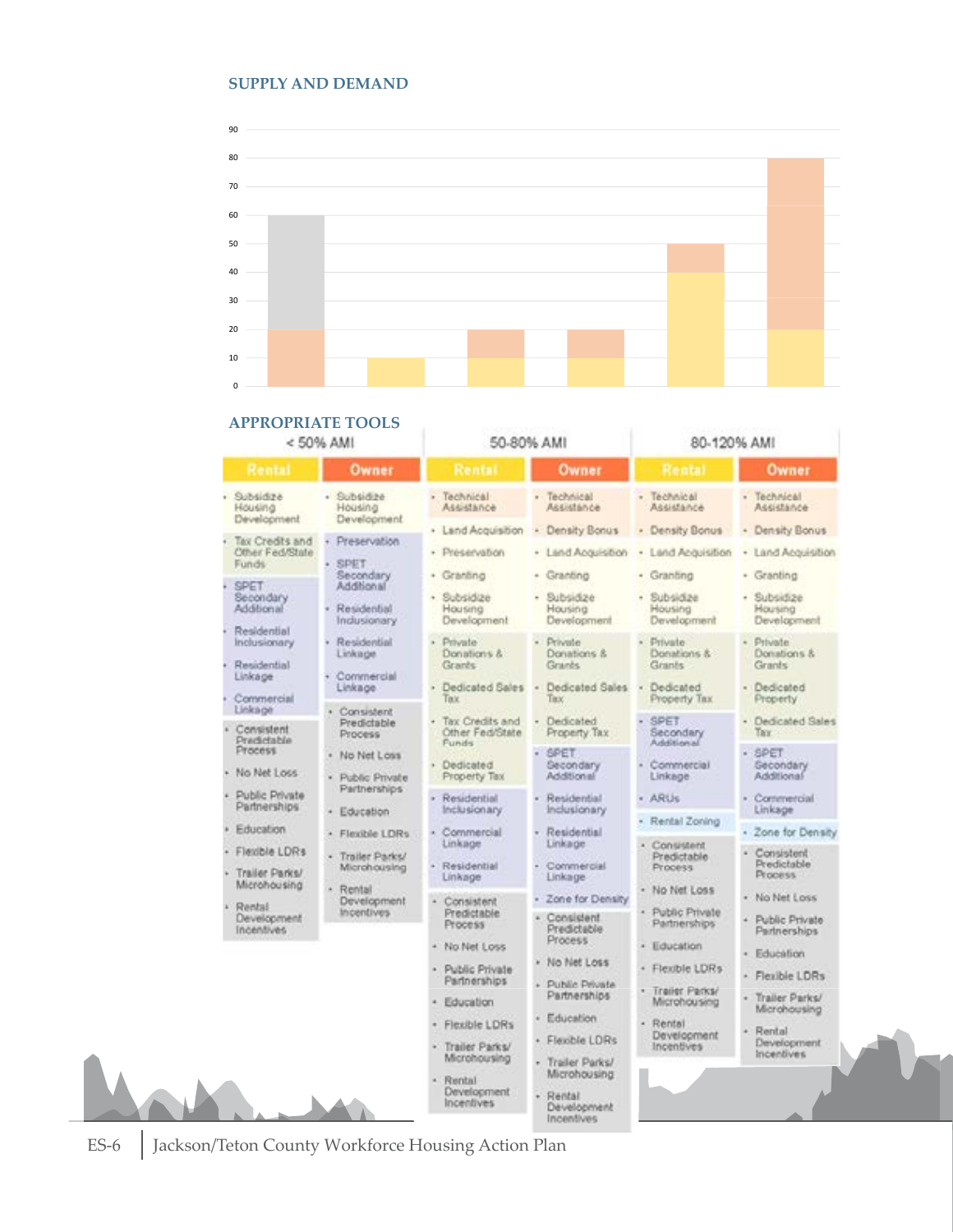

| 120-150% AMI                               |   |                                       | > 150% AMI                            |       |                                        |
|--------------------------------------------|---|---------------------------------------|---------------------------------------|-------|----------------------------------------|
| Rental                                     |   | Owner                                 | Rental                                |       | Owner                                  |
| - Density Bonus                            |   | · Density Bonus                       | - Density Bonus                       | $\pi$ | Density Bonus                          |
| - Angel Fund                               |   | · Angel Fund                          | - Angel Fund                          |       | - Angel Fund                           |
| + Subsidize<br>Housing<br>Development      |   | + Subsidize<br>Housing<br>Development | · Subsidize<br>Housing<br>Development | $+$   | Subsidize<br>Housing<br>Development    |
| Rental Zoning                              |   | · Rental Zoning                       | Rental Zoning                         |       | Rental Zoning                          |
| Consistent<br>Predictable<br>Process       |   | Consistent<br>Predictable<br>Process  | Consistent<br>Predictable<br>Process  |       | · Consistent<br>Predictable<br>Process |
| No Net Loss                                |   | · No Net Loss                         | + No Net Loss                         |       | · No Net Loss                          |
| Public Private<br>Partnerships             |   | · Public Private<br>Partnerships:     | · Public Private<br>Partnerships      |       | · Public Private<br>Partnerships       |
| Education                                  |   | Education                             | Education                             |       | Education                              |
| <b>Flexible LDRs</b>                       | × | Flexible LDRs                         | Flexible LDRs                         |       | · Flexible LDRs                        |
| Trailer Parks/<br>Microhousing             |   | · Trailer Parks/<br>Microhousing      | Trailer Parks/<br>Microhousing        |       | · Trailer Parks/<br>Microhousing       |
| Rental<br><b>Development</b><br>Incentives |   | Rental<br>Development<br>Incentives   | Rental<br>Development<br>Incentives   | ×     | Rental<br>Development<br>Incentives    |

#### **Summary**

- • Zoning and other marketbased tools are key in addressing the higher end of the housing spectrum
- Public subsidies should be strategically focused on the lower income categories; it is difficult, but is the role of government
- Rental housing opportunities address the entire housing spectrum
- Focus subsidies based on need indicated through monitoring
- Address needs for adequate housing at the lowest income levels

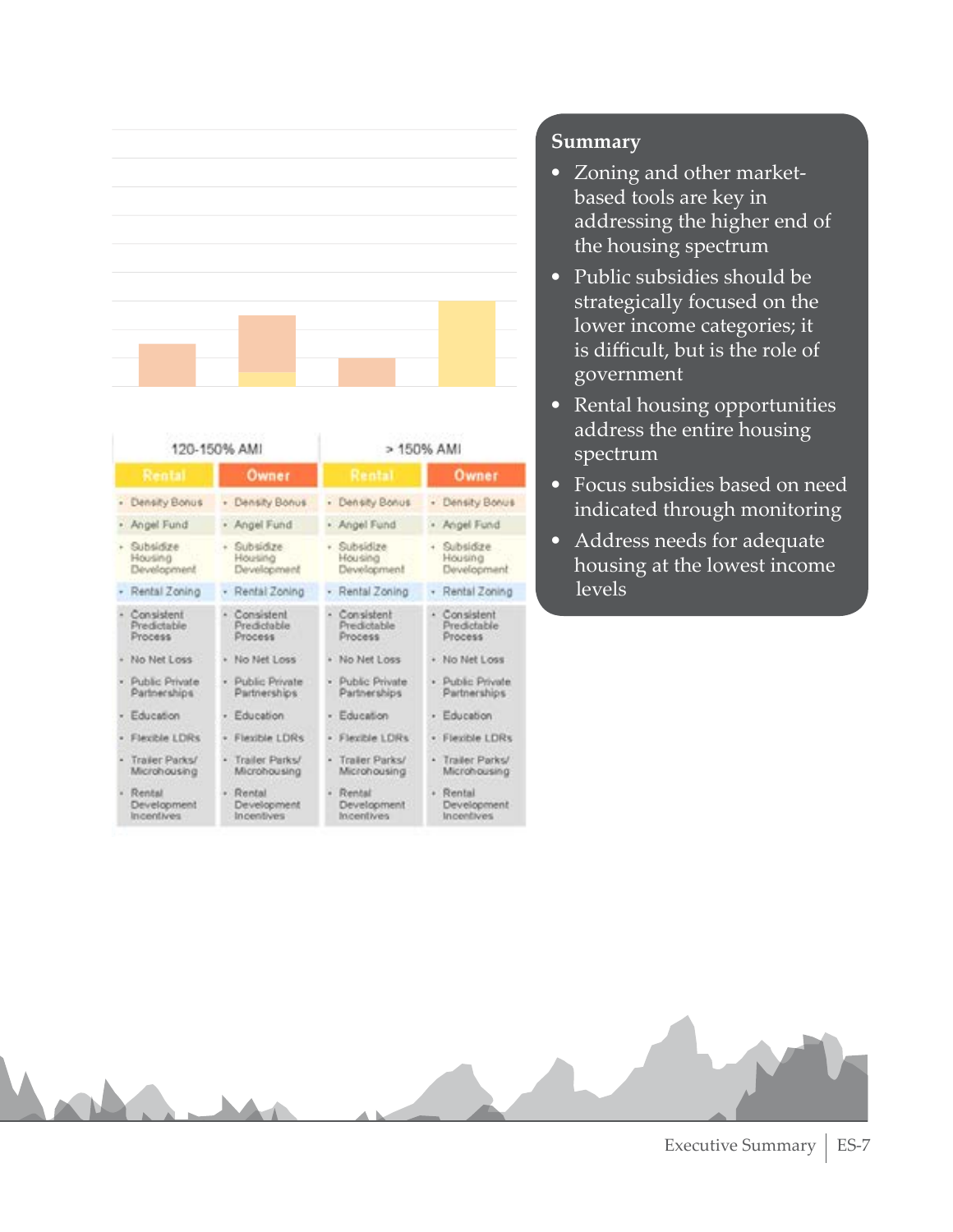

#### **Summit Stakeholders**

Adam Janak Anne Cresswell Brendan Schulte Brian Siegfried Craig Benjamin Don Opatrny Kelly Lockhart Lou Hochheiser Mary Erickson Patricia Russell Nichols S.R. Mills Scott Horn KJ Morris

| <b>EXISTING MARKET</b>                                                                                                                                                                                                                                                                                                                                                                         | PRIVATE<br><b>DEVELOPER</b>                                                                                                                                                                                                            | <b>EMPLOYER</b>                                                                                                                                                       | NON-PROFIT                                                                                                                  | <b>PUBLIC</b>                                                                                                                                                                                                                                                                                                                                                                     |
|------------------------------------------------------------------------------------------------------------------------------------------------------------------------------------------------------------------------------------------------------------------------------------------------------------------------------------------------------------------------------------------------|----------------------------------------------------------------------------------------------------------------------------------------------------------------------------------------------------------------------------------------|-----------------------------------------------------------------------------------------------------------------------------------------------------------------------|-----------------------------------------------------------------------------------------------------------------------------|-----------------------------------------------------------------------------------------------------------------------------------------------------------------------------------------------------------------------------------------------------------------------------------------------------------------------------------------------------------------------------------|
| $ARUs - ALLOW$<br>ARUS IN OTHER<br><b>AREAS FOR</b><br><b>WORKFORCE</b><br><b>HOUSING</b><br><b>PRESERVATION</b><br>$-$ SUPPORT<br>PRIVATE SECTOR<br><b>ACQUISITION</b><br><b>TRAILER PARKS</b><br><b>MICROHOUSING</b><br>$-$ PRIVATE SECTOR<br><b>SEASONAL AND</b><br>PUBLIC CONTROL<br><b>RESTRICTED</b><br><b>RENTAL</b><br><b>DEVELOPMENT</b><br>$INCENTIVES -$<br><b>BONUS FEE WAIVER</b> | <b>PRESERVATION</b><br>$-$ PREVENT<br><b>APARTMENT</b><br><b>CONVERSION TO</b><br><b>CONDO</b><br>LAND<br><b>ACQUISITION</b><br>$-$ SUPPORT<br>PRIVATE SECTOR<br><b>ACQUISITION</b><br><b>ZONE FOR</b><br><b>DENSITY</b><br>"GRANTING" | <b>PRESERVATION</b><br>$-$ ADDRESS THE<br><b>SHORT-TERM</b><br><b>RENTAL ISSUE</b><br>LAND<br>$Acquisition-$<br><b>CREATE A PROGRAM</b><br><b>ZONE FOR</b><br>DENSITY | <b>PRESERVATION</b><br>LAND<br>$Acquisttion -$<br><b>VOLUNTARY DEED</b><br><b>RESTRICTION</b><br><b>ZONE FOR</b><br>DENSITY | <b>SUBSIDIZE</b><br><b>HOUSING</b><br>$D$ EVELOPMENT –<br><b>DIRECT TOWARD</b><br><b>LOWER AMIS</b><br><b>DEDICATED SALES</b><br>$TAXES - SALES$<br>TAX FLEXIBILITY<br><b>FOR RELATED</b><br>PROJECTS SUCH AS<br><b>TRANSPORTATION</b><br>PRESERVATION-<br>POLITICAL WILL<br>LAND<br>$AcoustITION -$<br><b>VOLUNTARY DEED</b><br><b>RESTRICTION</b><br><b>ZONE FOR</b><br>DENSITY |

PRESERVATION – PROTECT OPPORTUNITY FOR DENSITY – direct acquisition by government, renovate, and retrofit

 **Land acquisition –** Key role of government – support private sector acquisition, create a program, voluntary deed restriction

 **Zone for Density –** maximize density within community character thresholds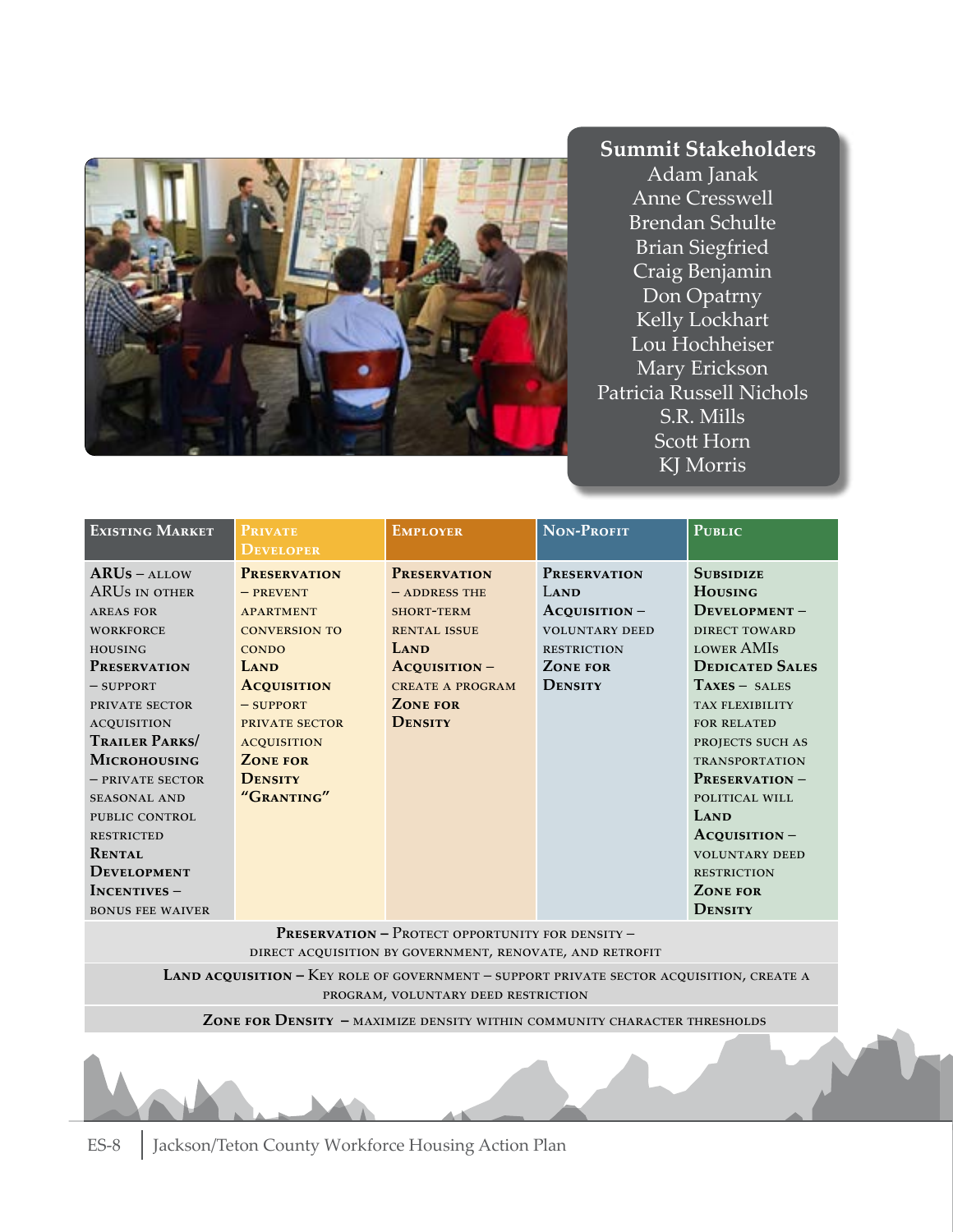# **DIRECTION**

The Direction section of the Housing Action Plan identifies the community's direction for the future of housing production, preservation, and management. It contains 4 chapters: a Housing Supply Plan, a Housing Management Plan, a Dedicated Funding Plan, and a Zoning for Housing Plan. Each chapter is part the community's work toward housing 65% of the workforce locally. The chapters are both related and dependent upon one another because the community's housing goal is too ambitious to be put on the back of any one chapter alone. The initiatives and actions outlined in each chapter will focus are efforts, but are not intended to limit our options. They are not a commentary on the significant work that has been done to provide workforce housing to date, they are a plan for how we want to build on that work moving forward.

The **Housing Supply Plan** provides a framework for providing workforce housing in Jackson and Teton County. It is not intended to provide strict limits on the types of housing that will be provided by the public, but is intended to represent the priorities of the Housing Supply Program. In general, the focus of public production and preservation will be in the lower income ranges, while private sector allowances and incentives (see Zoning for Housing Plan) will be the preferred tools for housing higher income workers.

#### **Housing Supply Plan Initiatives**

*5A. Prioritize lower-income ,year-round housing* 

| <b>OBJECTIVE (CHAPTER 2)</b> | TOOLS (CHAPTER 3)                                                                            | <b>PROVIDERS (CHAPTER 4)</b>             |
|------------------------------|----------------------------------------------------------------------------------------------|------------------------------------------|
| $\bullet$ < 120% AMI         | • Preservation<br>• Land Acquisition<br>• Public Development<br>• Public/Private Partnership | $\bullet$ Non-profit<br>$\bullet$ Public |

*5B. Provide land as a public subsidy and get the public out of the developer role*

| $\bigcup$ Objective (Chapter 2) | TOOLS (CHAPTER 3)                                                          | <b>PROVIDERS (CHAPTER 4)</b>             |
|---------------------------------|----------------------------------------------------------------------------|------------------------------------------|
| $\bullet$ < 120% AMI            | • Land Acquisition<br>• Public Development<br>• Public/Private Partnership | $\bullet$ Non-profit<br>$\bullet$ Public |

#### *5C. Preserve existing workforce housing stock to avoid leakage*

| <b>OBJECTIVE (CHAPTER 2)</b> | <b>Tools</b>                                           | <b>PROVIDERS</b>                                                                    |
|------------------------------|--------------------------------------------------------|-------------------------------------------------------------------------------------|
| $\bullet$ < 1200% AMI        | $\bullet$ Preservation<br>• Public/Private Partnership | • Existing Market<br>$\bullet$ Employer<br>$\bullet$ Non-profit<br>$\bullet$ Public |

#### *5D. Provide public technical assistance for housing providers*

| <b>OBJECTIVE</b> (CHAPTER 2) | <b>TOOLS (CHAPTER 3)</b> | <b>PROVIDERS (CHAPTER 4)</b> |
|------------------------------|--------------------------|------------------------------|
| $\bullet$ < 120% AMI         | • Technical Assistance   | • Private Developer          |
|                              | • Education              | $\bullet$ Employer           |
|                              |                          | · Non-profit                 |
|                              |                          |                              |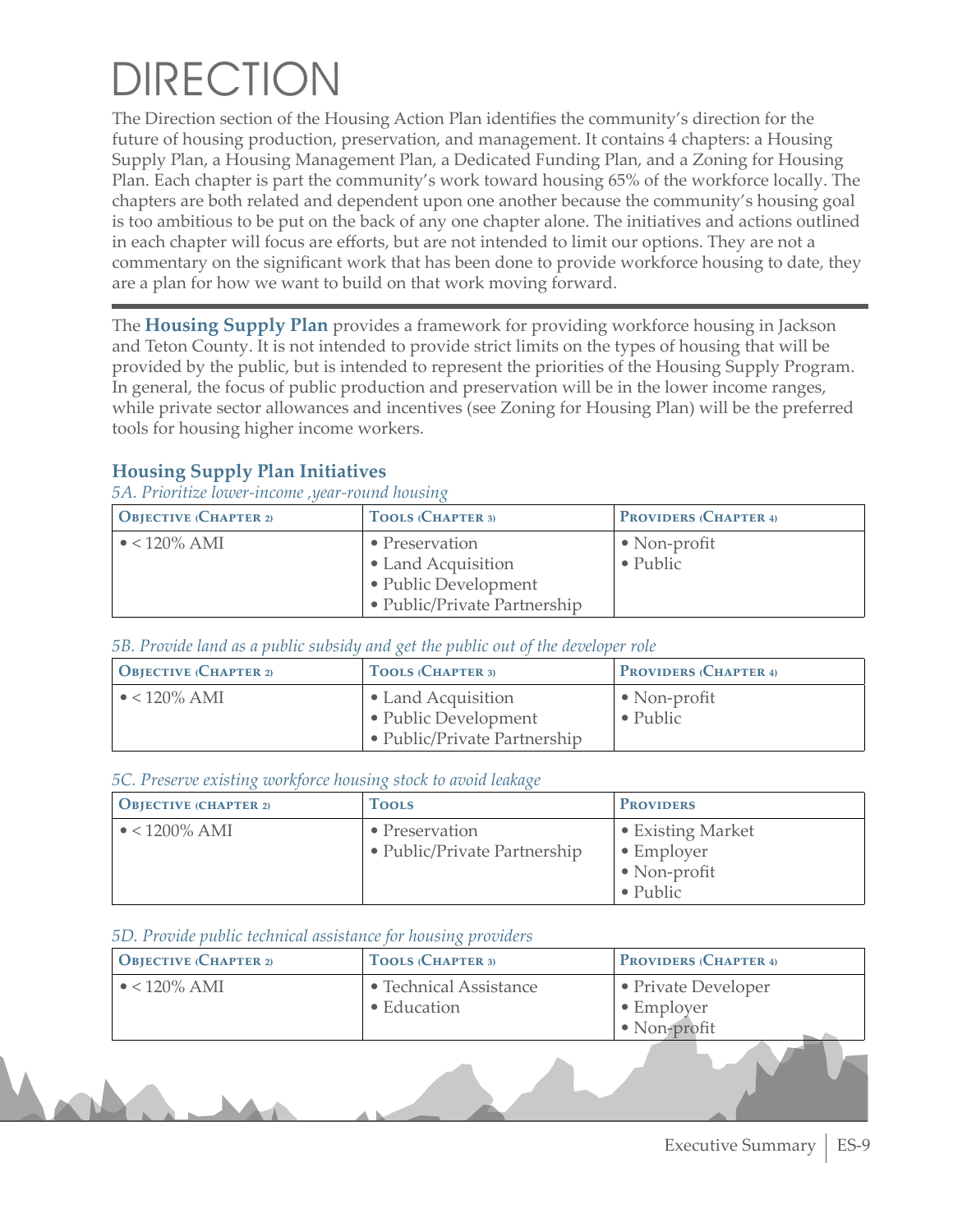The **Housing Management Plan** outlines the efforts to ensure fair, consistent, and efficient enforcement of restrictions that are respectful of the workforce housing occupants and validate the community's investment in housing. The Housing Management Plan also maps a path forward to a more coordinated approach to distribution and collection of housing information, so the community can understand the issues and efforts being made and those seeking housing know their options, rights, and how to apply for programs.

#### **Housing Management Plan Initiatives**

*6A. Coordinate consistent enforcement of existing restrictions*

| $\bigcup$ Objective (Chapter 2) | TOOLS (CHAPTER 3)     | <b>PROVIDERS (CHAPTER 4)</b>                                   |
|---------------------------------|-----------------------|----------------------------------------------------------------|
| $\bullet$ < 120% AMI            | • Management of Units | $\bullet$ Employer<br>$\bullet$ Non-profit<br>$\bullet$ Public |

#### *6B. Consistent review of new restrictions*

| <b>OBJECTIVE (CHAPTER 2)</b> | TOOLS (CHAPTER 3)                                              | <b>PROVIDERS (CHAPTER 4)</b>                                   |
|------------------------------|----------------------------------------------------------------|----------------------------------------------------------------|
| $\bullet$ < 120% AMI         | • Management of Units<br>• Enforcement<br>• Consistent Process | $\bullet$ Employer<br>$\bullet$ Non-profit<br>$\bullet$ Public |

#### *6C. Coordinate outreach on housing programs*

| O <sub>BIECTIVE</sub> (CHAPTER 2) | TOOLS (CHAPTER 3) | <b>PROVIDERS (CHAPTER 4)</b>             |
|-----------------------------------|-------------------|------------------------------------------|
| • Entire Spectrum                 | • Education       | $\bullet$ Non-profit<br>$\bullet$ Public |

#### *6D. Coordinate access to housing opportunities*

| $\bigcup$ Objective (Chapter 2) | TOOLS (CHAPTER 3)                            | <b>PROVIDERS (CHAPTER 4)</b>                                   |
|---------------------------------|----------------------------------------------|----------------------------------------------------------------|
| $\bullet$ < 120% AMI            | • Management of Units<br>$\bullet$ Education | $\bullet$ Employer<br>$\bullet$ Non-profit<br>$\bullet$ Public |

#### *6E. Ensure adequate standard of housing*

| <b>OBJECTIVE</b> (CHAPTER 2) | TOOLS (CHAPTER 3)     | <b>PROVIDERS (CHAPTER 4)</b> |  |
|------------------------------|-----------------------|------------------------------|--|
| 80% AMI                      | $\bullet$ Enforcement | • Existing Market            |  |
|                              |                       |                              |  |

 $\mathcal{A}$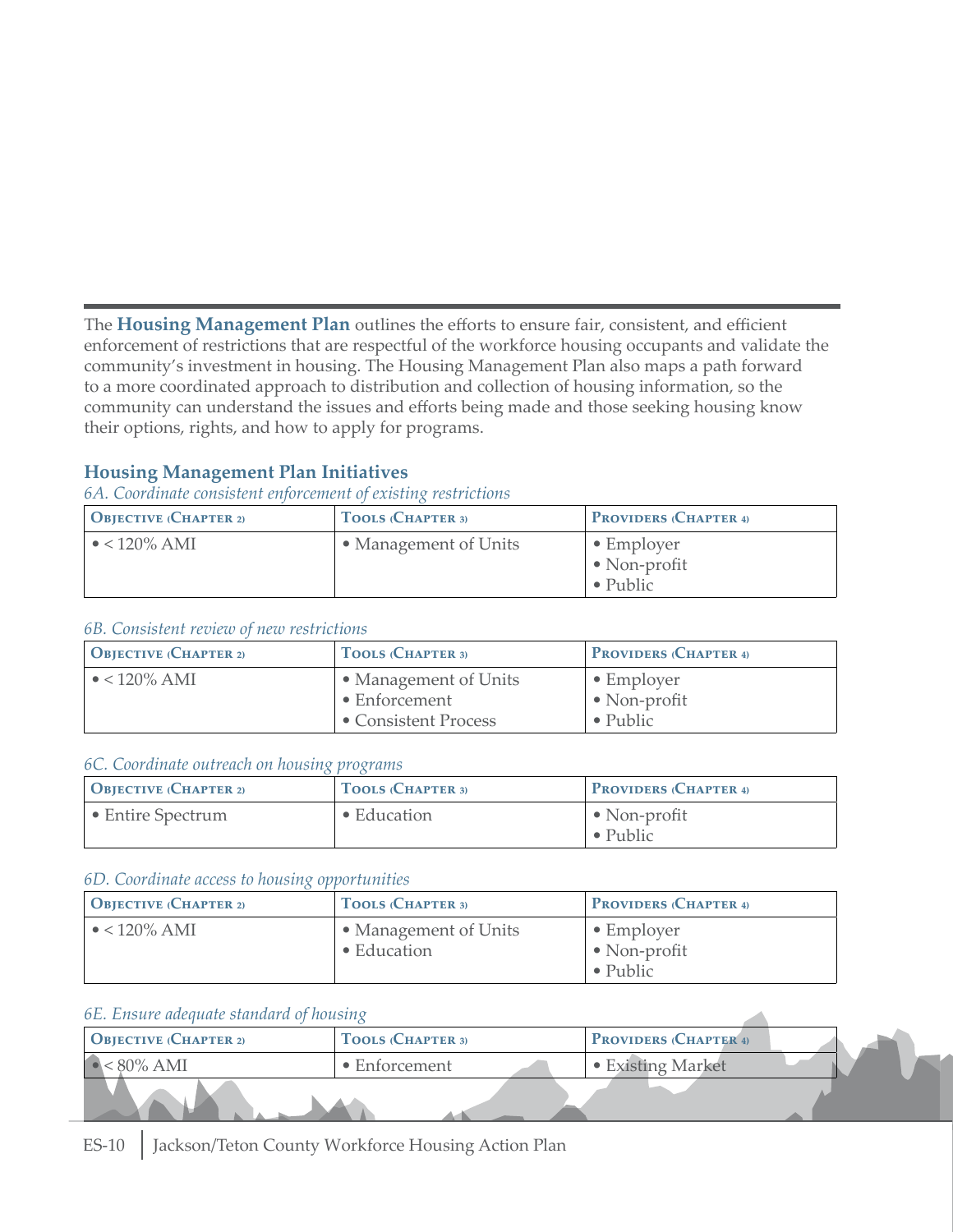The **Dedicated Funding Plan** outlines the process the community will go through to discuss an extra penny of sales tax in the near future. The plan identifies the continuing efforts of the community to monitor the need for funding, seek private, state, and federal funding, and advocate for additional funding options to the State Legislature as important priorities. This chapter dedicated to funding initiatives is supplementary to the funding considerations that are a part of the Housing Supply Plan.

#### **Dedicated Funding Plan Initiatives**

*7A. Establish a Community Priorities Fund*

| $\bigcup$ Objective (Chapter 2) | TOOLS (CHAPTER 3)                                    | <b>PROVIDERS (CHAPTER 4)</b> |
|---------------------------------|------------------------------------------------------|------------------------------|
| $\bullet$ < 120% AMI            | • Dedicated Sales Tax<br>• SPET Secondary Additional | $\bullet$ Public             |

#### *7B. Monitor need to determine funding strategies*

| $\overline{O}$ BJECTIVE (CHAPTER 2) | <b>TOOLS (CHAPTER 3)</b>                 | <b>PROVIDERS (CHAPTER 4)</b> |
|-------------------------------------|------------------------------------------|------------------------------|
| $\bullet$ < 120% AMI                | Grated Objectives and Metrics   • Public |                              |
|                                     | • Monitor Indicators                     |                              |

#### *7C. Seek and support grants, tax credits, loans, and other sources of funding*

| <b>OBJECTIVE (CHAPTER 2)</b> | TOOLS (CHAPTER 3)        | <b>PROVIDERS (CHAPTER 4)</b> |
|------------------------------|--------------------------|------------------------------|
| $\bullet$ < 120% AMI         | • Donations and Grants   | • Private Developers         |
|                              | • Tax Credits            | • Employers                  |
|                              | • Other Government Funds | • Non-profit                 |
|                              |                          | $\bullet$ Public             |

#### *7D. Advocate alternate funding options for the future*

| $\overline{O}$ BJECTIVE (CHAPTER 2) | <sup>I</sup> TOOLS (CHAPTER 3) | <b>PROVIDERS</b> (CHAPTER 4) |
|-------------------------------------|--------------------------------|------------------------------|
| $\bullet$ < 120% AMI                | • Real Estate Transfer Tax     | $\bullet$ Public             |